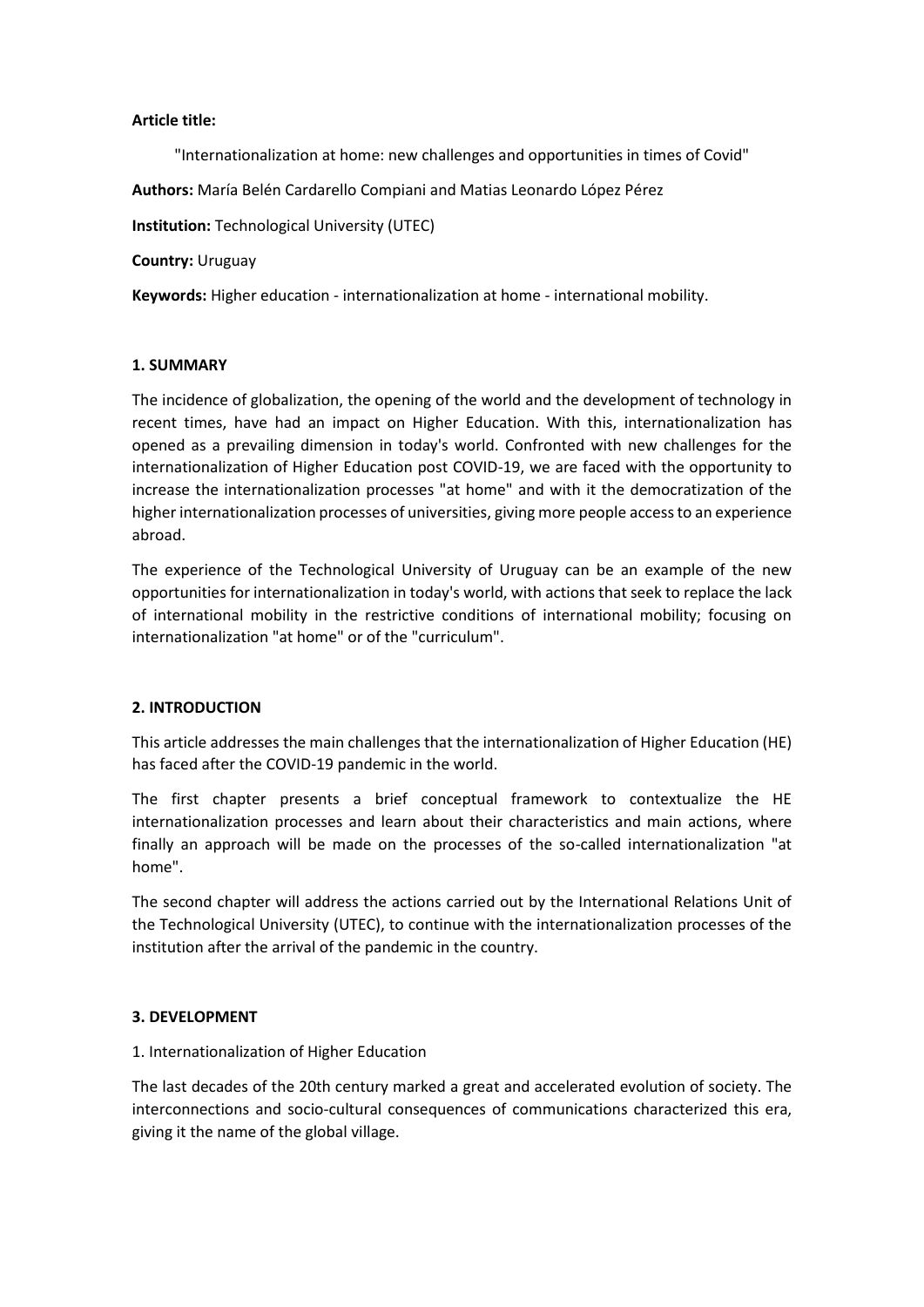Faced with the great challenges of globalization, the university proposes new changes that accompany these processes, achieving a greater impact at the international level.

It is necessary to understand that, throughout history, the value of knowledge has been transformed. The changes that have arisen in the last century have strongly marked the future of education. Knowledge has taken a predominant role in the development of countries and therefore of humanity.

Today it is indisputable that education plays a fundamental role in the development of the future construction of societies, as the internationalization of HE in their academic stage is also essential in the training of professionals.

The concept of internationalization of HE, creates a process of transformation in the way of learning and imparting knowledge. Currently it can be understood as the development and implementation of policies and programs with international and intercultural dimensions, which aims to improve the quality of HE.

The international dimension has gained importance in educational institutions that aim to train and build a global citizenship by following the internationalization strategies necessary to respond to the different needs and challenges posed today.

Some academics consider that the internationalization of education is not a new concept, nor are the processes of globalization.

Historically, it can be mentioned as one of the first internationalization phenomena of HE: the arrival of the European university in America. The university field, as it is known today, emerged more than ten centuries ago in Europe in postwar times and religious struggles with the aim of building and protecting the nation.

The arrival of HE in America together with the spread of Western culture, can be seen as a transcendent fact in the internationalization of HE.

It is interesting to observe beyond the historical, that not only was knowledge internationalized, but the way of imparting knowledge was also standardized, through the creation of universities in both the West and the East.

That is why it can be said that the internationalization of education is an issue that is implicitly in the analysis of the processes of regional and global integration.

In this way, cultural and economic globalization begins a new stage in HE, since it has always been a sector that has been open to the international world.

Regarding the term of Internationalization as it is known today, it emerged in the 90's as a form of interaction of modern societies in response to globalization.

Internationalization is beginning to be implemented in educational institutions because education is not alien to the process of interconnections and interdependencies that the world raises, requiring changes in the strategies and policies of HE.

Internationalization actions have been changing over the last few years. Before it was classified as an extra "activity", today it is and seeks to be a transversal dimension, training professionals who know how to face the challenges that arise in a globalized and demanding world.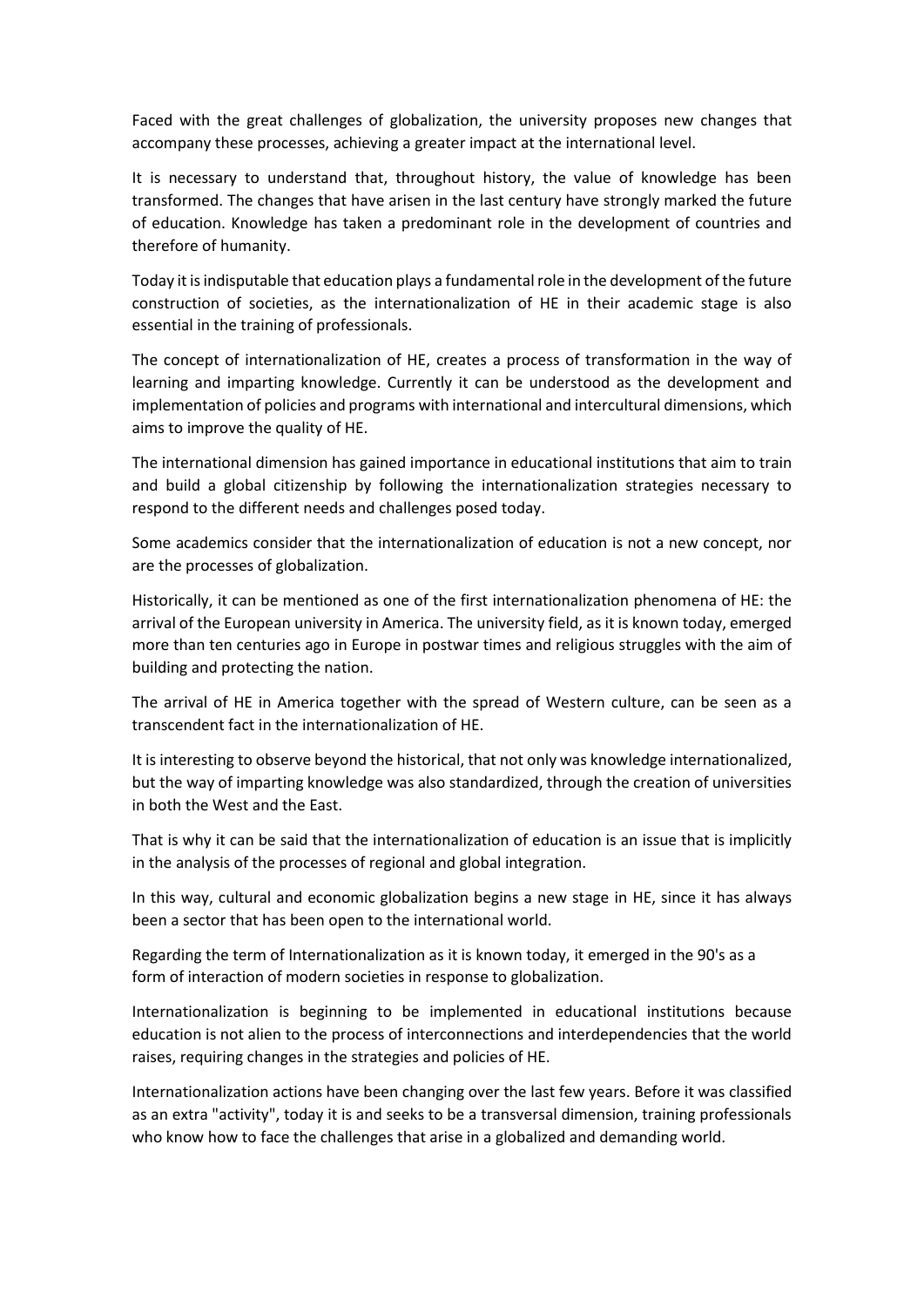Thus, universities aim at a greater exchange of knowledge, perspectives and visions that contemplate the world in general, opening the gaze beyond the national.

Paradoxically, internationalization was not what was sought in the early days of the university, on the contrary, they guided activities in pursuit of national, public and civil functions.

It is interesting to take this journey to understand that the internationalization of HE is the result of the birth of the university influenced by context and time.

From the beginning of the 21st century to the present, HE has sought to continually challenge and improve its quality, knowing that institutions have a leading role in the development of society, that a university needs to cross geographical and political borders.

This is how universities throughout this time have been implementing different processes and functions to achieve the internationalization of HE.

Some of the paths traveled, go towards cooperation between different institutions, through resources, collaboration in the teaching of classes, research and academic mobility, favoring intercultural exchange and generating connections that enhance the development of a professional open to the challenges that the world presents them.

Internationalization "at home"

In 1999, the concept of internationalization at home was implemented, by the Swede Bengt Nilsson, due to the lack of a working group specialized in international networks during the emergence of the University of Malmö. As a consequence of this lack, they looked to the alternative of living the experience of cultural exchange "at home".

The objective was that the student, without having the need to leave their country of residence, would have an intercultural and international experience.

After this specific event, this idea began to be implemented and promoted, considering that only a small percentage of the European student population could afford the costs of international mobility.

Due to the great interest in this dynamic, a research group was created within the European Association for International Education (EAIE) with the aim of defining a concept of internationalization at home and gathering ideas among academics to create a document that would allow the sharing of knowledge and experiences helping institutions to continue promoting best practices.

Internationalization at home has evolved since its inception. The concept is very broad and varies depending on the country. Many use the term internationalization at home, to refer to the internationalization of the curriculum, as a transversal strategy in educational training to acquire international and intercultural skills.

Beyond the challenges it entails, such as ensuring quality education and recognition, internationalization at home has many benefits and has been the solution to the question, how to promote internationalization in times of a pandemic?

In these times of uncertainty and changes that are being experienced at a global level, internationalization at home was an effective tool for students to continue developing and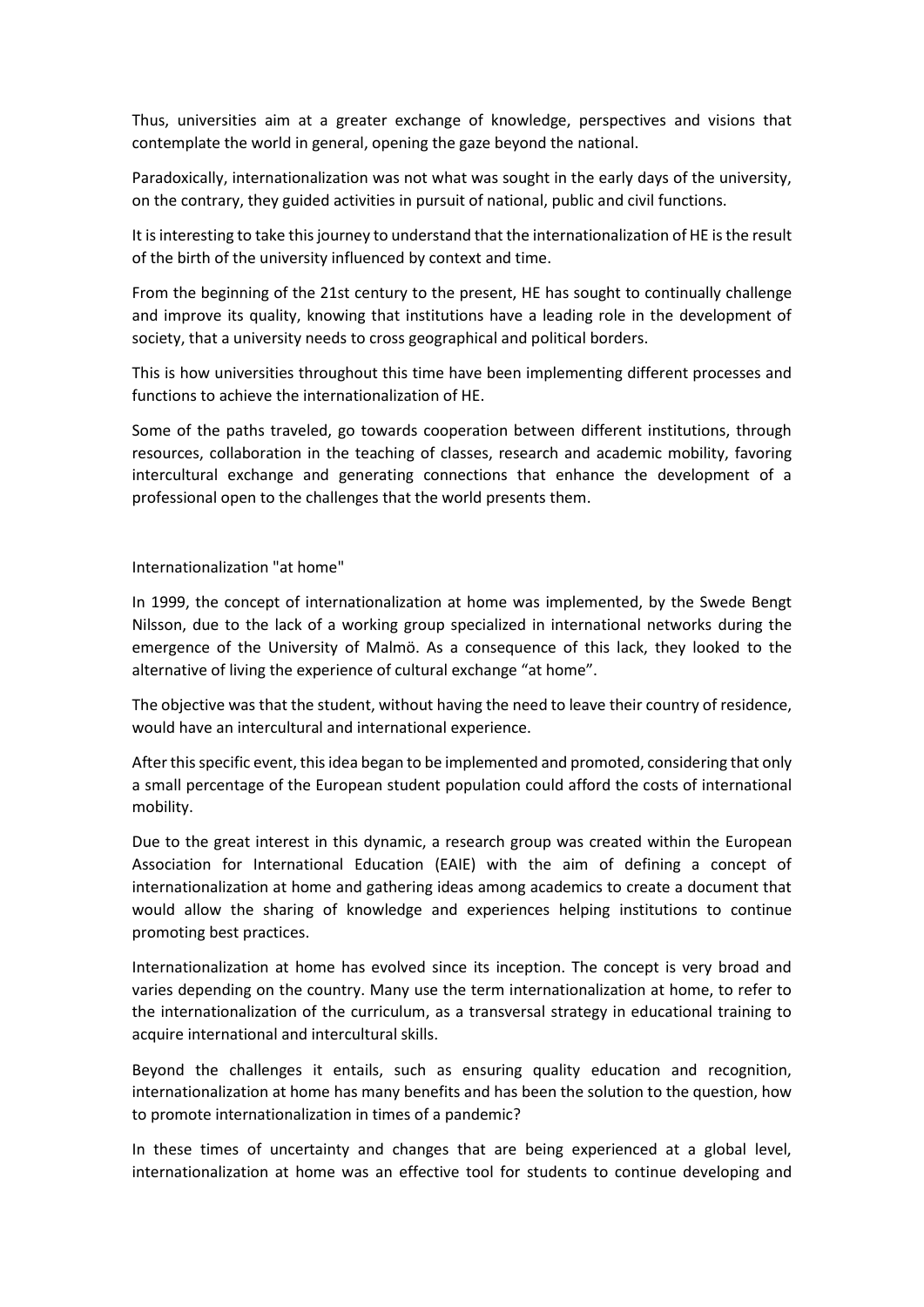training as future professionals. Among all the inconveniences that the health emergency brought with it, internationalization at home was a very positive factor. Many institutions were forced to use this resource, creating programs from scratch that would make this concept effective. Others promoted it, allowing many teaching and non-teaching officials to access it. Therefore, it can be said that internationalization at home is essential for the context in which HE institutions find themselves.

The pandemic helped to break with traditional schemes and mental maps that explain the existence of internationalization through student mobility, returning to the essence of the internationalization of HE.

Internationalization "at home" can be understood as virtual mobility, where from tools such as telephones and the internet, for example, experiences can be had from the home with outside institutions.

# 2. The case of the Technological University (Uruguay)

The Technological University (UTEC) of Uruguay, in accordance with its internationalization policy (2018), has two fundamental pillars in its internationalization process: 1) abroad: mobility of people, projects and programs abroad; 2) "at home": focused on the internationalization of curricula and educational paths, on the activities carried out in UTEC centers, the understanding of the international or global, as well as on intercultural skills.

In the context of the pandemic that the world is experiencing due to the virus, technically known as COVID-19, the first pillar of internationalization of our institution has been strongly affected, mainly the "International Mobility Calls". This program is opened twice a year and represents the framework for the greatest mobility of students, teachers and collaborators of the institution.

For the first semester of 2020, the mobility of 9 students, 10 teachers and 1 collaborator was planned to the following destinations: Brazil, Costa Rica, Spain, USA, Finland, Holland and the United Kingdom. Only those who had activities planned for January and February were able to travel, resulting in a total of 3 students, 1 teacher and 1 collaborator (25% of what was planned). The second pillar of internationalization was fundamentally affected by the suspension of one of its main programs: "International Visiting Fellows", which involved the visit of different professors from foreign universities to the institution. For the first semester of 2020, planning envisaged the visit of 6 teachers from the following origins: Argentina, Brazil, Canada, Chile, Denmark and the USA; remaining without effect in its entirety.

# UTEC's response to post-pandemic internationalization

Given the global pandemic situation, the role of UTEC's International Relations Unit (URI) has focused on seeking financing from different international funds; as well as partners abroad, who contribute to the development of an institutional project that emerged after the health emergency in the country was announced. Reference is made to the "CO INNOVATION COVID 19" project, whose main objective is to generate innovative solutions and make products and tools available to prevent and treat the COVID-19 virus at different health levels. Thanks to these actions, foreign funds were obtained to support this project; which allowed the generation of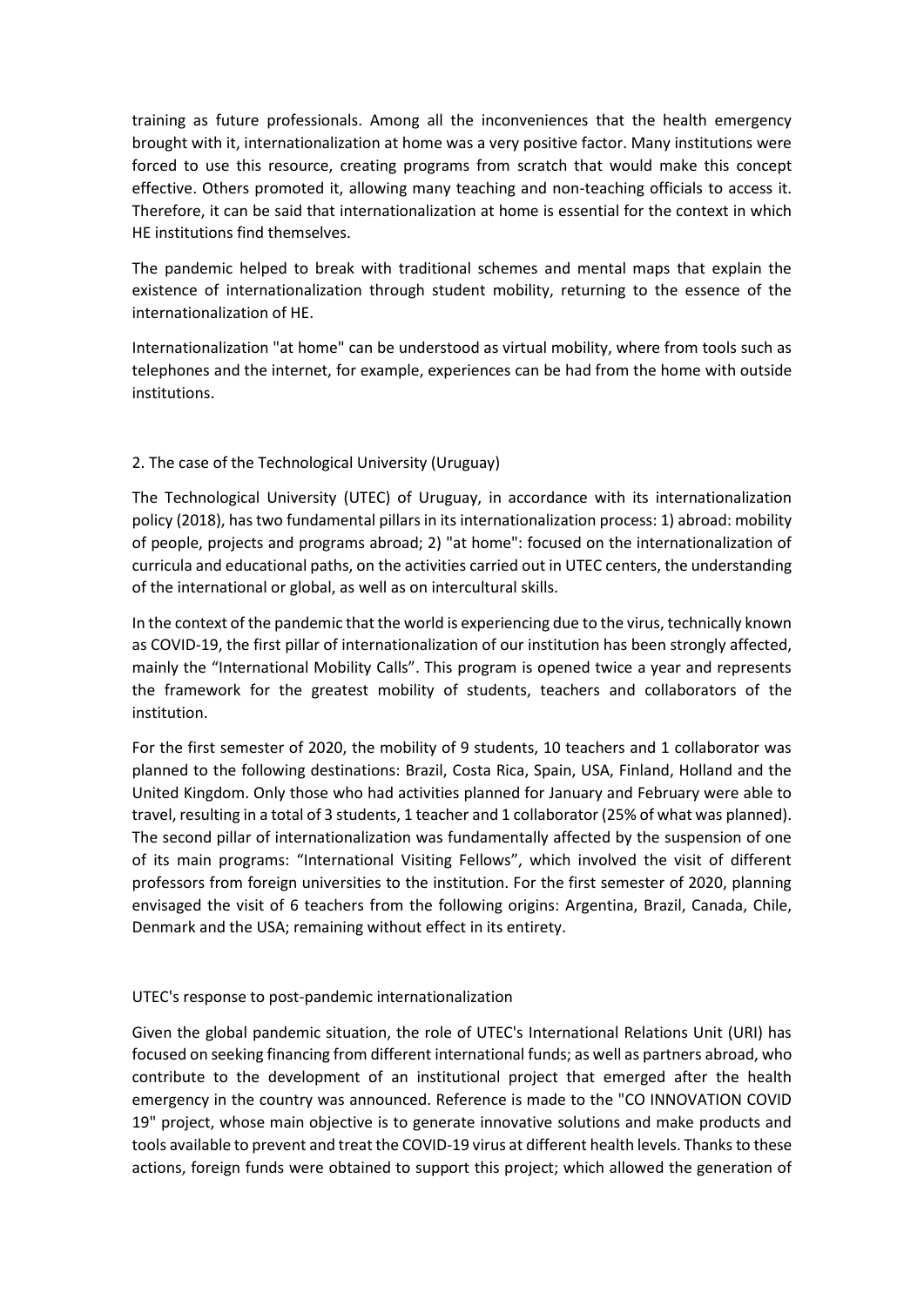an innovation platform with more than 300 volunteers throughout Uruguay, where actions such as the creation of masks and protective elements were carried out to combat the pandemic in the country.

In addition to the above, the efforts of the University, as in many parts of the world, followed a rapid and exponential process of virtualization of all its academic activities, so as not to interrupt the planned calendar, which occurred successfully, accompanied by an increase in the connection capacity of virtual platforms; and giving access to computers to students who did not have their own equipment.

On the other hand, the pandemic situation opened new paths and opportunities, using computer tools in a more agile and active way to hold meetings and activities that were previously pending some displacements, not only within the institution, but also with the other partner institutions abroad. This made it possible to advance in different institutional agreements and to work in cooperation in the face of the situation.

Some of the answers that were sought to continue with the internationalization process of the institution were the alliance with educational institutions and platforms (as already mentioned above), which would allow students, teachers and collaborators to take advantage of training opportunities abroad, from home. Thus, the actions followed by the URI contributed not only to increasing internationalization "at home" or of the "curriculum", but the process itself contributed to democratizing access to training opportunities abroad, reaching a greater number of beneficiaries than a traditional international mobility process (transfer of people to other countries or to one's own)

The alliances that were established with the educational platforms COURSERA and EDX were important, mainly, where quotas were obtained in the courses that these platforms offer, which allowed students, teachers and collaborators of the institution to access hundreds of virtual trainings for free. In numbers, more than 300 registrations were made for online courses through COURSERA, totaling more than 1000 hours in courses and / or trainings, and more than 500 registrations through the EDX platform.

On the other hand, the realization of Webinars was promoted with educational institutions from abroad that were freely accessible not only to the educational community but also to the general public. In this sense, a Webinar was held in conjunction with the Canadian Embassy in Uruguay, where more than 200 participants attended in an exchange on forestry and wooden constructions, between leaders from Canada and Uruguay. This last alliance, given the important response of the participants, led to the planning of other activities of this nature for 2021 with said Embassy, where 7 speakers were already confirmed from abroad, to begin the academic activities of 2021, within the framework of the Logistics Engineering of the Northern Regional Technological Institute of the city of Rivera.

Another of the actions carried out by the institution was the offer of a diploma in "Educational Innovation" in conjunction with the University of Mondragón, Spain; thanks to an agreement between both institutions, which allowed more than 40 teachers and collaborators of the institution to carry out training in an international program, which under traditional conditions of mobility would have been very limited, due to the cost involved in moving the end users to the country offering the course. It is another example of the potential of establishing alliances with institutions abroad to offer within the institution training possibilities that in other circumstances could not be offered or would be more limited.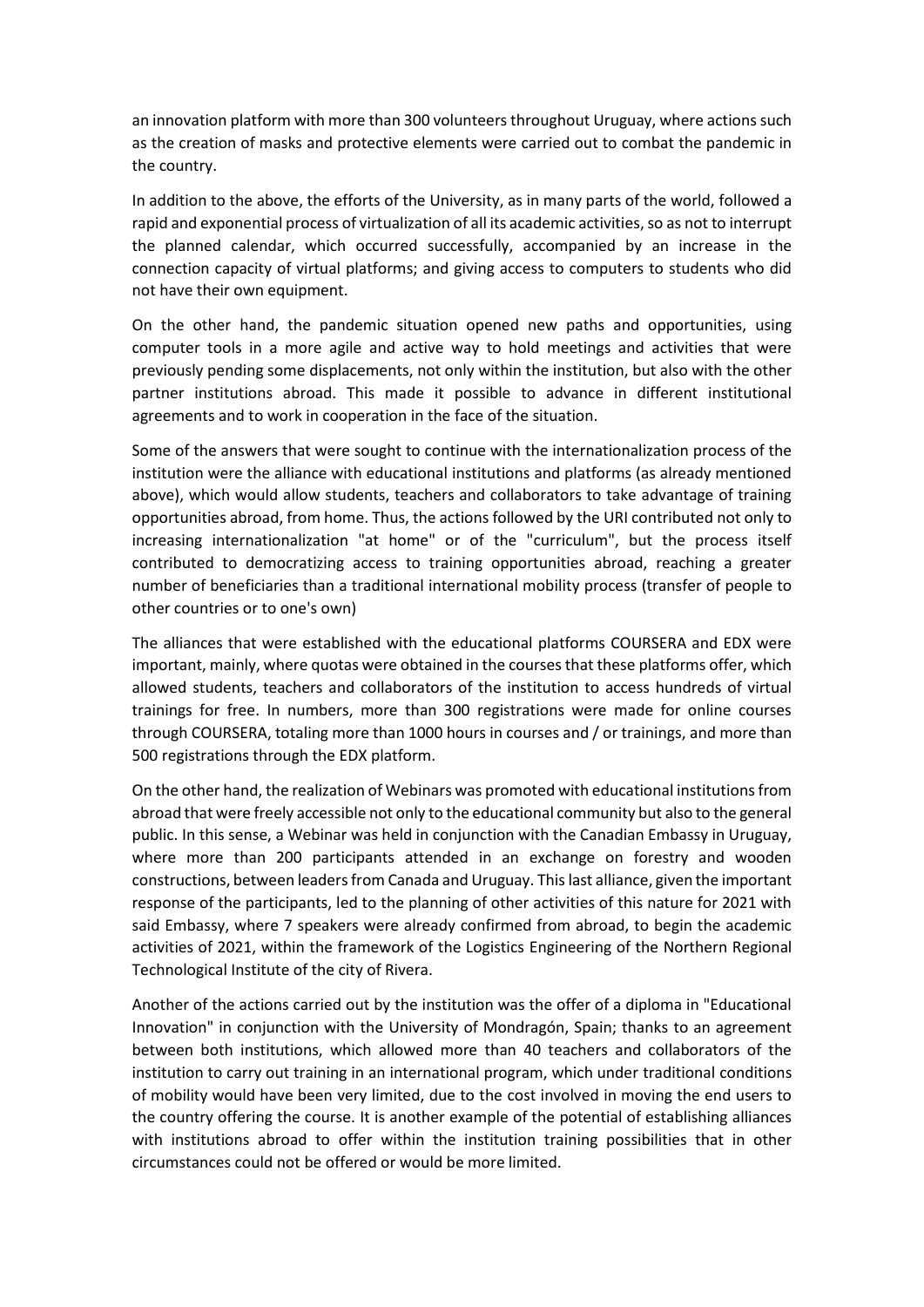Another of the activities that was affected in its format was the scholarships and opportunities fair organized by the URI every year called MOVETE, which is an opportunity for students mainly, to learn about scholarship options abroad offered by Embassies and other international cooperation institutions. The III MOVETE, not only went to a virtual format, but also added new activities to its agenda, with a greater number of internationalization opportunities for students and teachers. The activities that were added in addition to the classic scholarship offer were talks on different topics: Sustainable Development Goals in Uruguay; College education in the COVID-19 era; University extension in science, technology and innovation in the Southern Cone; University internationalization: trends and challenges.

Generally, the MOVETE was carried out during the course of a day and with the new activities it lasted a whole week. Students, teachers, authorities, foreign institutions, international cooperation agencies, among others, participated in it.

Finally, from the URI, the calls for international mobility that are opened twice a year were reformed, where in the traditional modality (pre-pandemic) partial and total scholarships are offered to students, teachers and collaborators for short stays of training / courses abroad, participation in international seminars and congresses, among other activities. Taking into account the closure of the border, these calls were redesigned, offering the possibility of applying for courses and / or trainings of a maximum duration of 6 months in foreign institutions, as well as in platforms that offer distance training opportunities linked to institutions of the Exterior. This action allowed 10 students, 13 teachers and 2 collaborators to have the opportunity to take courses and / or virtual training in foreign institutions.

This modality, where the person is in a different country from the institution that offers the course or training, can be called "transnational education", which has been a trend in recent years thanks to the development of virtual connection platforms and the high costs required for the transfer and installation of people in the same place where the offering institution resides.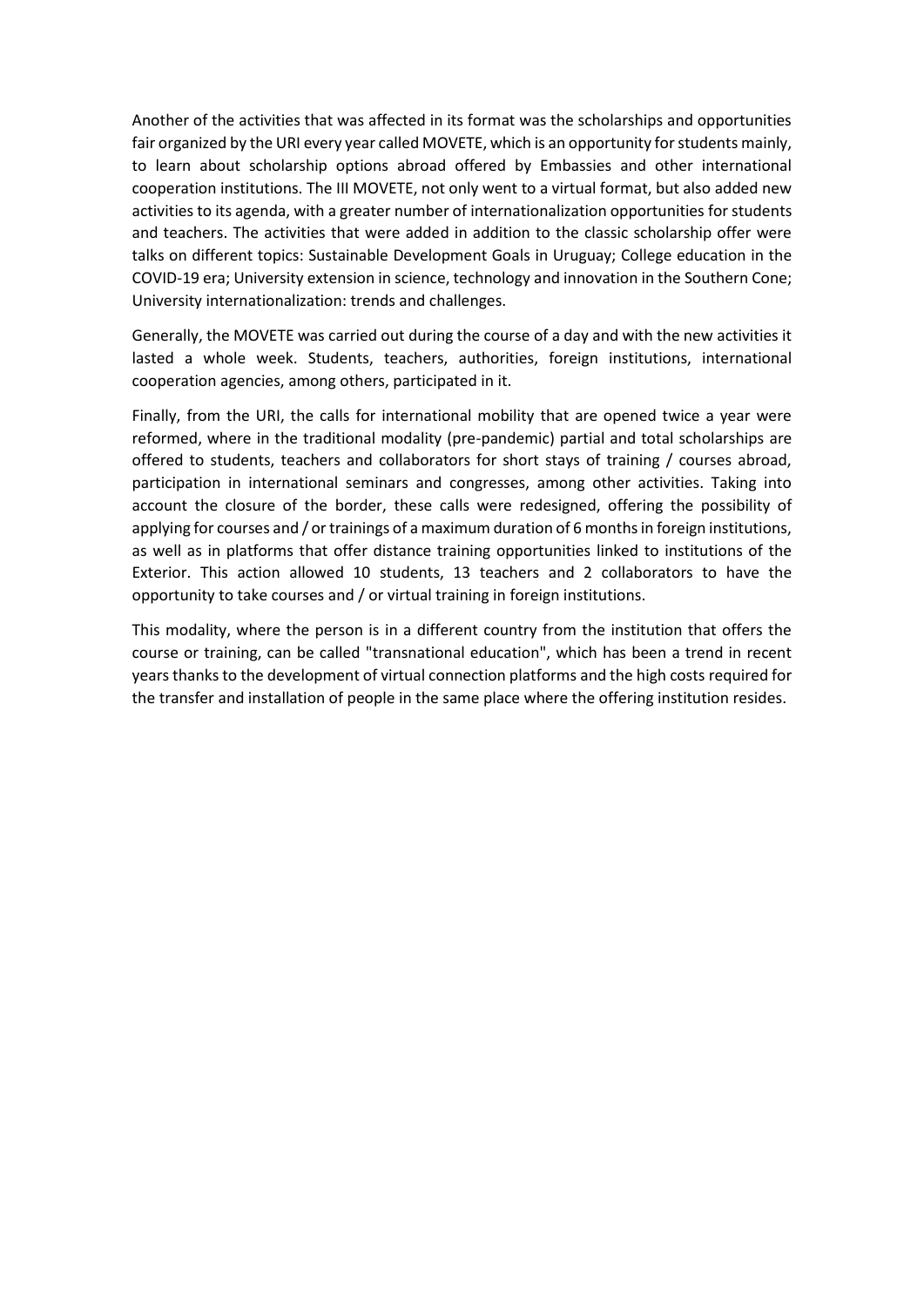## **4. CONCLUSIONS**

The current global pandemic situation brings great challenges for the internationalization of universities in the world. The traditional model of transferring people from one institution to another is not possible in the face of a health emergency or is extremely limited. This places those of us who work in internationalization processes in a completely new and challenging scenario, as it has been precisely the area most affected within the universities.

But like any crisis or process of profound change like the one we are going through in the world, doors are always opened to new opportunities that come as in the case presented here to add internationalization experiences.

Although virtuality was a tool that was available before the pandemic, many times it was not used properly in international institutionalization processes of the institutions. This tool has to collaborate with the democratization process of the internationalization of universities, that is, give greater opportunities of access to people who previously in a "traditional" international mobility process would not have opportunities to interact with institutions or peers from abroad, due to the limitation of resources that educational institutions have mainly in this area.

Finally, the pandemic leaves room to continue deepening internationalization "at home" and to improve institutional strategies that promote the exchange of knowledge at a global level supported by the use of technology.

But it is important for internationalization at home to be effective, not only an accompaniment of the entire educational community, namely students, teachers, collaborators, but that the unit or office that is in charge of carrying out the international relations of the institution work in raising awareness and support in a planned way and operating through directed and interlinked actions.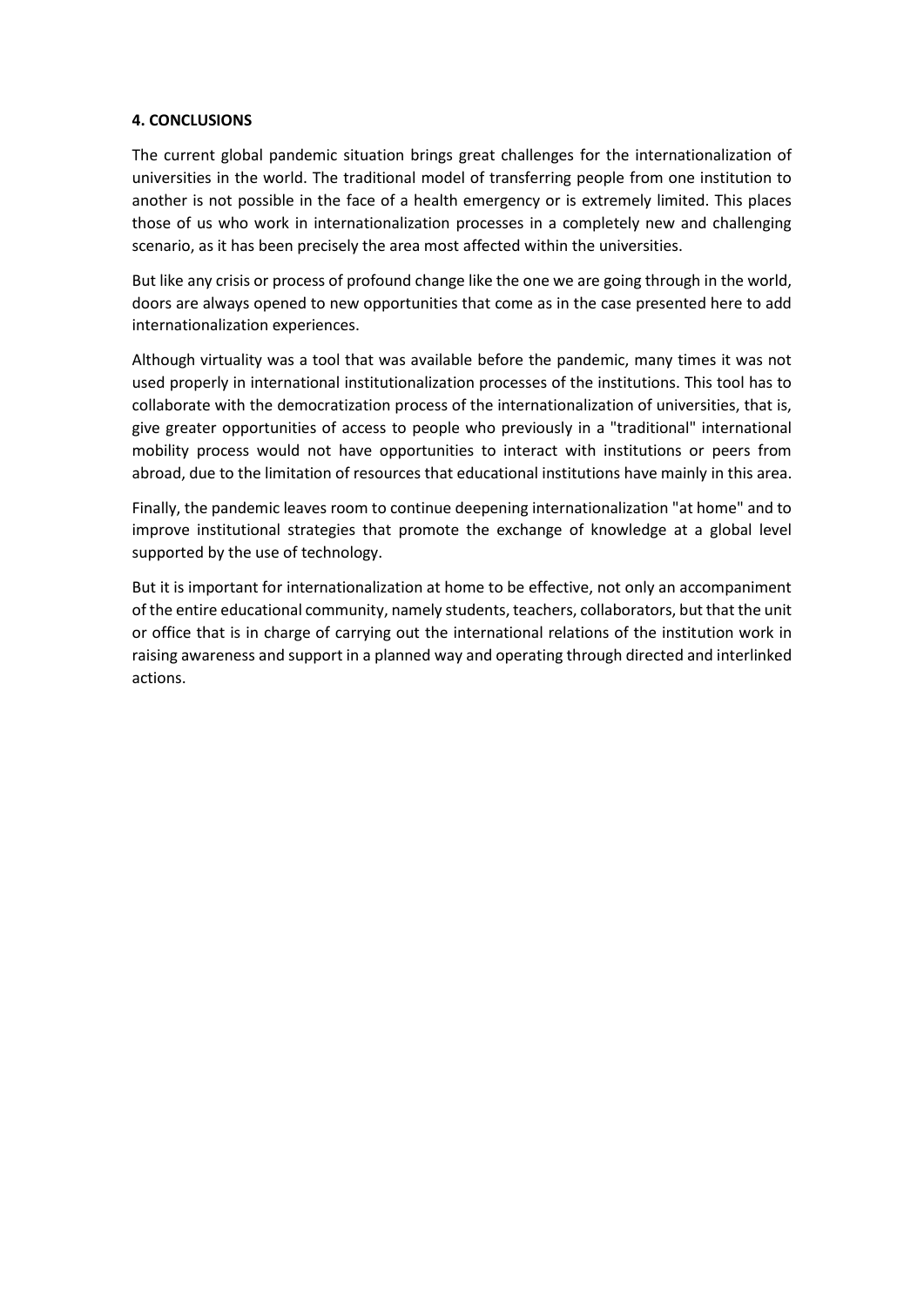#### **5. BIBLIOGRAPHY**

- Cañón Pinto, J. F. (2005). Internacionalización de la educación superior y educación superior internacional: elementos para un análisis sociológico general. Revista Colombiana de Sociología, 25, 105-125. https://revistas.unal.edu.co

- CROWTHER, P. et al. (2001). Internationalisation at Home: A Position Paper. Amsterdam: EAIE. DE WIT, H. (ed.). (2009). Measuring Success in the Internationalisation of Higher Education (EAIE Occasional Paper 22). Amsterdam: EAIE.

- De Vincenzi, A. (2020). Del aula presencial al aula virtual universitaria en contexto de pandemia de COVID-19. Revista académica electrónica semestral, 8, 67-71. http://200.32.31.164:9999

- Fëdorov, A. N. (2011). Internacionalización de la educación superior: significado, contexto, raíces y manifestaciones. Innovación Educativa, 11, 5-13. https://www.redalyc.org

- Fernández López, S. y Ruzo Sanmartin, E. (2004). "Los procesos de internacionalización y globalización en la educación superior: un análisis de los países de la OCDE". En: Revista de educación, Nº 35.

- Gacel-Ávila, J., Croquer, A., Rodríguez, A., Ramos, D., Villegas, C., Quinteiro, J., Maneiro, S., Rodríguez, Y., Seijas, Y., & Gómez, Z. (2017). Internacionalización de la Educación Superior. Educación Superior y sociedad, 21, 18-149. https://unesdoc.unesco.org

- IESALC – UNESCO, & Didou Aupetit, S. (2006, marzo). Internacionalización de la educación superior y provisión transnacional de servicios educativos en América Latina: del voluntarismo a las elecciones estratégicas. https://campus.fundec.org.ar

- Jones, G.: «Globalisation and internationalism: democratic prospects for world education», en Comparative Education, vol. 34, 2 (1998), pp. 143-155. «Bridging the challenges of transnational education and accreditation», en Higher Education in Europe, vol. XXVI, 1 (2001), pp. 107-116.

- Prieto Martinez, L. D., Valderrama Guerra, C., & Allain-Muñoz, S. (2015). Internacionalización en casa en la educación superior: Los retos de Colombia. Revista Internacional de Cooperación y Desarrollo, 2, 105-135. https://www.researchgate.net

- Universidad Tecnológica. (s. f.-a). ACCESO AL MUNDO DESDE CASA. Recuperado 10 de diciembre de 2020, de https://utec.edu.uy/acceso-al-mundo-desde-casa/

- Universidad Tecnológica. (s. f.-b). COINNOVACIÓN COVID-19: LA PALTAFORMA DE INNOVACIÓN ABIERTA CON APOYO ORGANIZACIONAL DE UTEC. Recuperado 20 de noviembre de 2020, de https://utec.edu.uy/coinnovacion-covid-1-la-plataforma-de-innovacion-abiertacon-apoyo-organizacional-de-utec/

- Universidad Tecnológica. (s. f.-c). MOVETE III CON #UTECGLOBAL. Recuperado 6 de noviembre de 2020, de https://utec.edu.uy/movete-iii-con-utecglobal/

- Universidad Tecnológica. (s. f.-d). WEBINAR ESTRATEGIAS PARA AGREGAR VALOR A LA MADERA. Recuperado 2 de diciembre de 2020, de https://utec.edu.uy/unidad-derelacionamiento-internacional/utec-y-la-embajada-de-canada-invitan-a-webinar-sobre-lamadera-2/